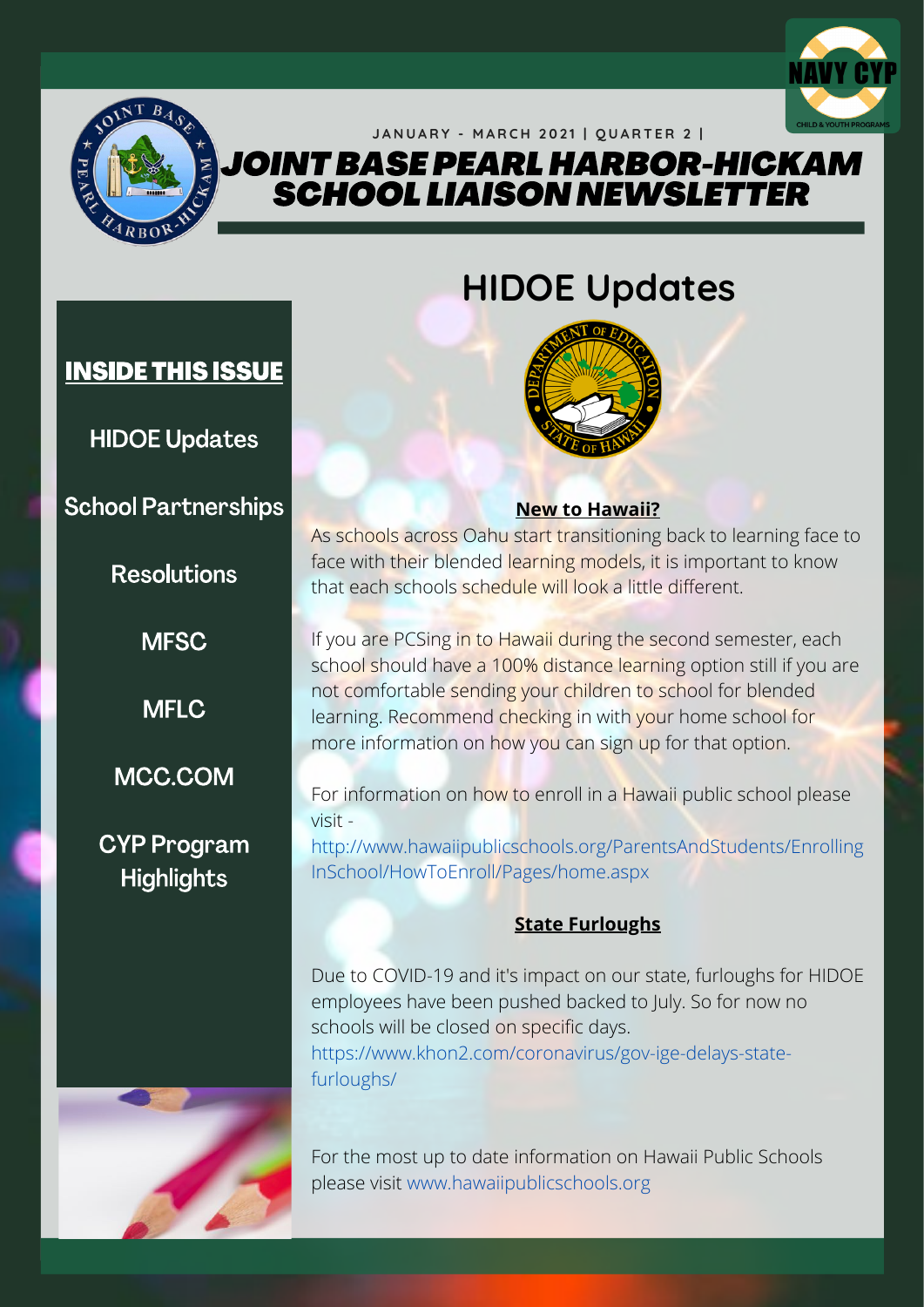## **School Partnerships**

## January is Mentoring Month

Partners in Education (PIE) is a way for sailors and commands to help mentor youth in education related activities. PIE events can include participating in outdoor activities like field days at school, or doing presentations in a classroom. PIE provides a great resource to our local schools for the students and staff. PIEs have assisted with class-work, moving of classroom supplies, assisting teachers and staff and being a huge part of STEM activities. Sailors who participate in PIE are able to use the volunteer hours for recognition of the Military Outstanding Volunteer Service Medal. Take a look at some of our military volunteer this past school year.

**Mokulele Elementary School** 



MSgt Joshua Kerns **PACAF Command Center** 



**Waikele Elementary** 

**MMA1 (SS)** Jesus Fernandez



**Richard Salisbury** 

James Simmons

Matthew Brody







Aliamanu Middle School



OS1 Wendy Bobrul



Joint Venture Education Forum (JVEF) Military Volunteers recognized, 2019-2020 school year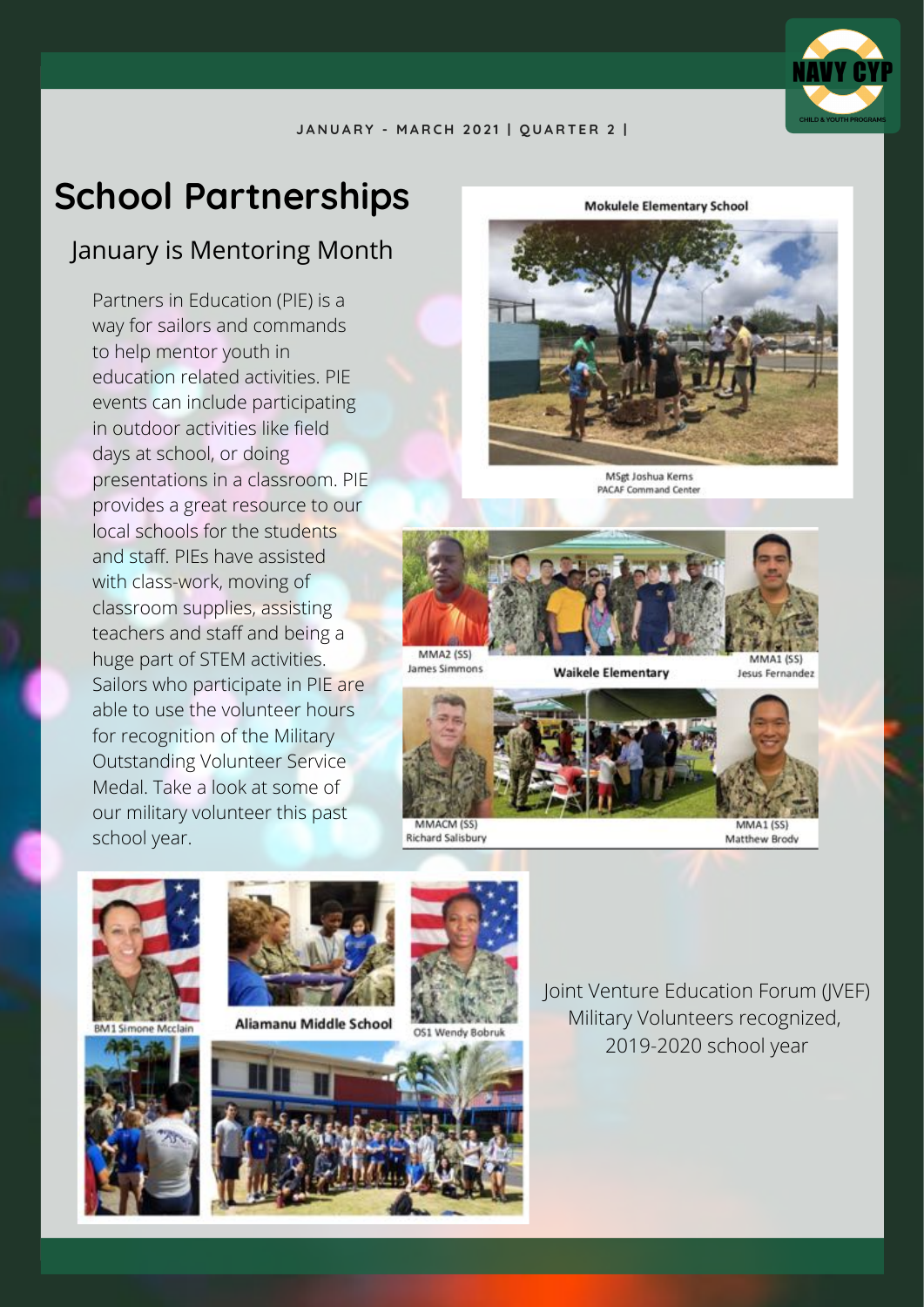

## **Healthy Habits as New Years Resolutions**

New Year Resolutions are hard to maintain and are often forgotten by March. Teaching our kiddos about healthy habits especially during this COVID craziness is something that will last with them for a lifetime.

1. Resolve to Cut Down Screen Time - Screens have become part of our lives. Phones, tablets, computers and televisions all contribute to our entertainment and our connectivity. Unfortunately, they also don't encourage physical activity or face-to-face socialization.Children rely on screens for school, to stay in touch with friends and maybe to stay entertained. Parents stare at those screens for work, social interactions, and entertainment, too. But are those screens wiring their way into family life? If the family seems to be too preoccupied with staring into the screen, maybe this year's resolution should focus on limiting screen time or setting limitations. Sit down as a family, discuss the screen use and find ways to limit the screen. This may include no phones at dinner, phone-free time at night or other guidelines.

2. Get Growing - Good health includes healthy foods; this year, begin a garden at home or in the backyard. Grow your own herbs or vegetables and let kids help. The bare shelves in the grocery stores this year took many by surprise, but growing your own vegetables embraces self-sufficiency. Plus, kids may love to try the new foods they grow!

3. Move as a Family! - Kids who are learning virtually may be limited in their physical activity options. If everyone is stuck at home, begin a healthy exercise program...indoors. Try yoga or queue up some exercise videos for kids via YouTube.Jumping rope or hula hooping also is good exercise. This year, make a resolution to become more physically active. Write down small goals as well as the bigger goals your family hopes to achieve.

4. Try Something New - The same old routine is boring and redundant. When everyone is stuck at home, the New Year can be a great excuse to branch out and try new activities.'Something new' can include trying one new recipe each week or learning a new hobby. Maybe everyone can learn to do origami, knit or paint. Always wanted to learn to play a new instrument? This could be the year! Or the entire family can begin to learn a new language! There are so many activities that can be enjoyed indoors.

5. Encourage Kindness - This year has been hard for so many families. It's sometimes all too easy to get stuck in the pit of despair and to focus on everything that's wrong…instead of what is wonderful and happy.Make 2021 the year of kindness. As a family, resolve to do one nice act each day. This doesn't have to be something big. Giving someone a compliment or saying 'have a nice day' are both simple acts of kindness. Sit down and talk about what kindness means to each person and how every family member can embrace kindness. A family kindness journal can help your family understand the positivity everyone has put out into the world.

6. Be Thankful - Filling the world with small kind acts brings positivity to others. However, everyone should count their blessings, too. Again, it's too easy to feel down during a global pandemic. With many of us staying in our homes, sometimes it's really difficult to remember the little things that make big impacts on our day.This year, families can count their blessings each day! Head to the dollar store and buy everyone in the family a notebook. Every day of 2021, write down a list of 'thankful things.' Each person should try to list at least five things that made them happy or grateful each day. At night, share your gratitude lists.At the end of the year, every family member will have thousands of reasons to be thankful for 2021. You will always be able to look back at your journal and remember the good things. Remembering life's little positives can be one of the greatest gifts.

7. Spend More Time Together - Life is busy, and sometimes families don't have much time to spend together. However, in 2021, try to make a 'family plan.' This means finding a way to carve out extra time together as a family. This can mean watching a movie together, sharing the day's events at dinner…anything that creates an environment of family conversation.Parents and children can agree on family times that will be designated as interruption-free. This means no phones, no friends and no outside distractions! If kids are involved in many extracurricular activities, parents may have to plan different family times each day. You can find a few minutes each day!

https://www.howtolearn.com/2020/12/new-years-resolutions-with-kids/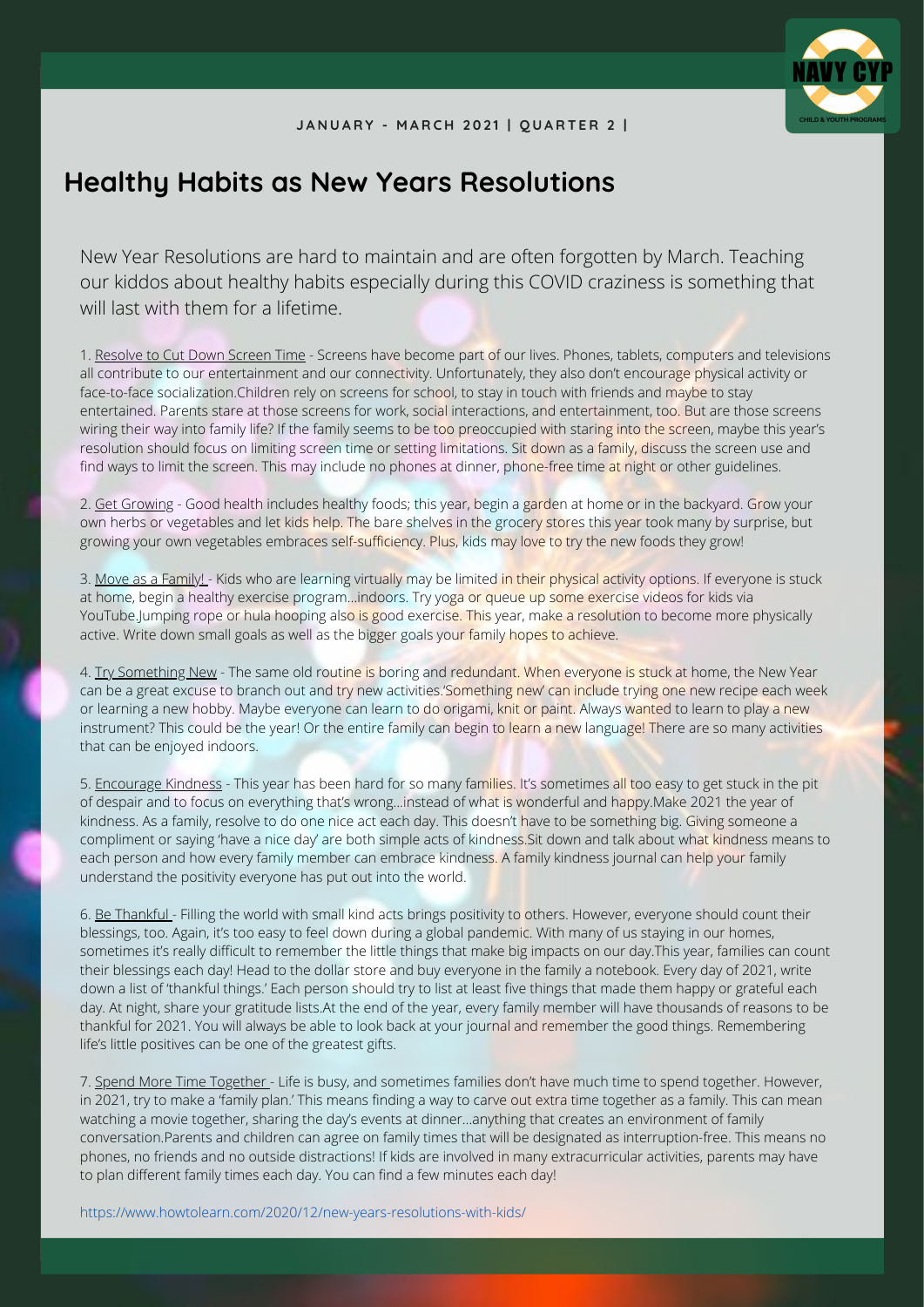

### MILITARY AND FAMILY SUPPORT CENTER **PERSONAL & FAMILY LIFE EDUCATE WEBINARS**

Building Self-Esteem . in Children 5 Jan | 1530-1730 Work & Personal Life Balance 6 Jan | 1200-1400 Positive Parenting 7 Jan | 1300-1500 Time Management 8 Jan | 0800-1000 Strategizing with **Stress** 12 Jon | 1000-1200 Sleep Rocks! 12 Jan | 1300-1500 Interpersonal Skills 13 Jan | 1300-1500

egicter at www.greatifehovak.c

legister)

skings for best in

**Conflict Resolution** 19 Jan | 1000-1200 Doddy Basic" 19 Jan | 1600-1800 Dealing with Difficult Behaviors 21 Jan | 1000-1200 Tranquil Seas: Mindfulness & Self care 22 Jan | 1000-1200 Anger Management 26 Jan | 1000-1200 Parent Child Communication 27 Jan | 1000-1200

Classes open to all DoD Card Holders \*\* This closs is for first time dods-to-be

(Select JBPHH, Click Support, Click MFSC Class Schedule, "Click Here" to

nors use Adobe Connect or Microsoft Teams, download appt on

Runners: Summers: Comment

Classes being offering this January from Military and Family Support Center

# **Military Family Life Consultant (MFLC)**

MFLCs provide private and confidential nonmedical counseling service in schools and our Child and Youth Programs. They support children and youth up to age 18 in groups or individually. See below for topics that MFLC's cover. JBPHH has 12 School Based MFLCs and 6 CYP Based MFLCs currently.



| <b>IDENTIFYING</b><br><b>FEELINGS</b> | <b>BULLYING</b>                                                     | <b>CONFLICT</b><br><b>RESOLUTION</b>   | <b>SELF ESTEEM</b>                              | <b>MANAGING</b><br><b>ANGER &amp;</b><br><b>AGGRESSION</b> | <b>SEPARATION</b><br><b>FROM PARENT(S)</b> |
|---------------------------------------|---------------------------------------------------------------------|----------------------------------------|-------------------------------------------------|------------------------------------------------------------|--------------------------------------------|
| <b>PROBLEM</b><br><b>SOLVING</b>      | <b>COPING WITH</b><br><b>DEPLOYMENT AND</b><br><b>REUNIFICATION</b> | <b>TRANSITION AND</b><br><b>MOVING</b> | <b>SIBLING/PARENTAL</b><br><b>RELATIONSHIPS</b> | <b>TIME</b><br><b>MANAGEMENT</b>                           | <b>DIVORCE</b>                             |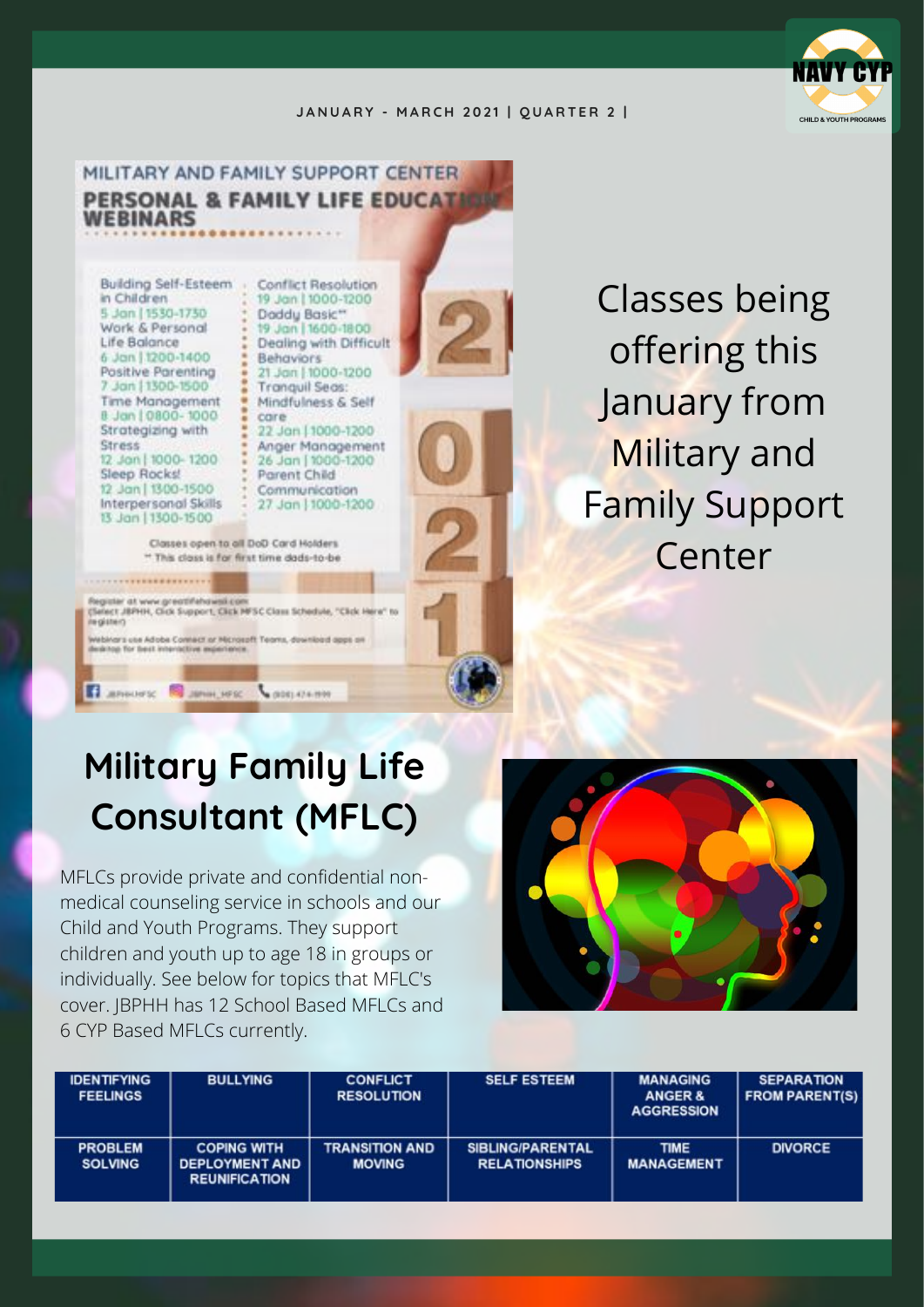

## **Homeschooling**

Homeschool not something new to military families. Many military families have opted to homeschool due to the vast differences in education at each duty location, or due to COVID-19 health concerns this year. No matter if you are newbie to the homeschool curriculum or a tested, tried and true homeschool family, here are some simple reminders to help set your family up for success while stationed in Hawaii.

- Be sure to be familiar with the State requirements for homeschool. Once you have decided to homeschool, be sure to complete the requirement for the State. In Hawaii, you will beed to submit a letter of intent or a Form 4140 to your home school (zoned for your address). See link for Form 4140 -
- Be sure to use an accredited program. It will be crucial as well if you and your child decide to go back to public ran school. It is vital for home school curriculum be accredited for the high school diploma for your child to go to college or to join the military.
- Visit https://hslda.org/legal/hawaii (Home School Legal Defense Association) for more great homeschool information and resources.





## **MCC.com**

If you are looking for childcare please make sure you register on militarychildcare.com

Registering with this site is the first step in obtaining care at your Child and Youth Programs (CYP). This includes care for children and youth ages 6 weeks to age 5 at the Child Development Center (CDC). School-Age Care (SAC) offers care for youth in Kindergarten to age 12. SAC offers before school, after school, and the combination of before and after school care during school. SAC also offers camps during holiday breaks and the summer.

COVID-19 has disrupted a lot of things in our life, but our SAC program has been open all day M-F since March 2020 and will continue to be a support for our families.

As of 1 Sept 2020 there have been priority changes per OSD Guidance, please make sure to review those changes here -https://public.militarychildcare.csd.disa.mil/mccu/ui/#/priority